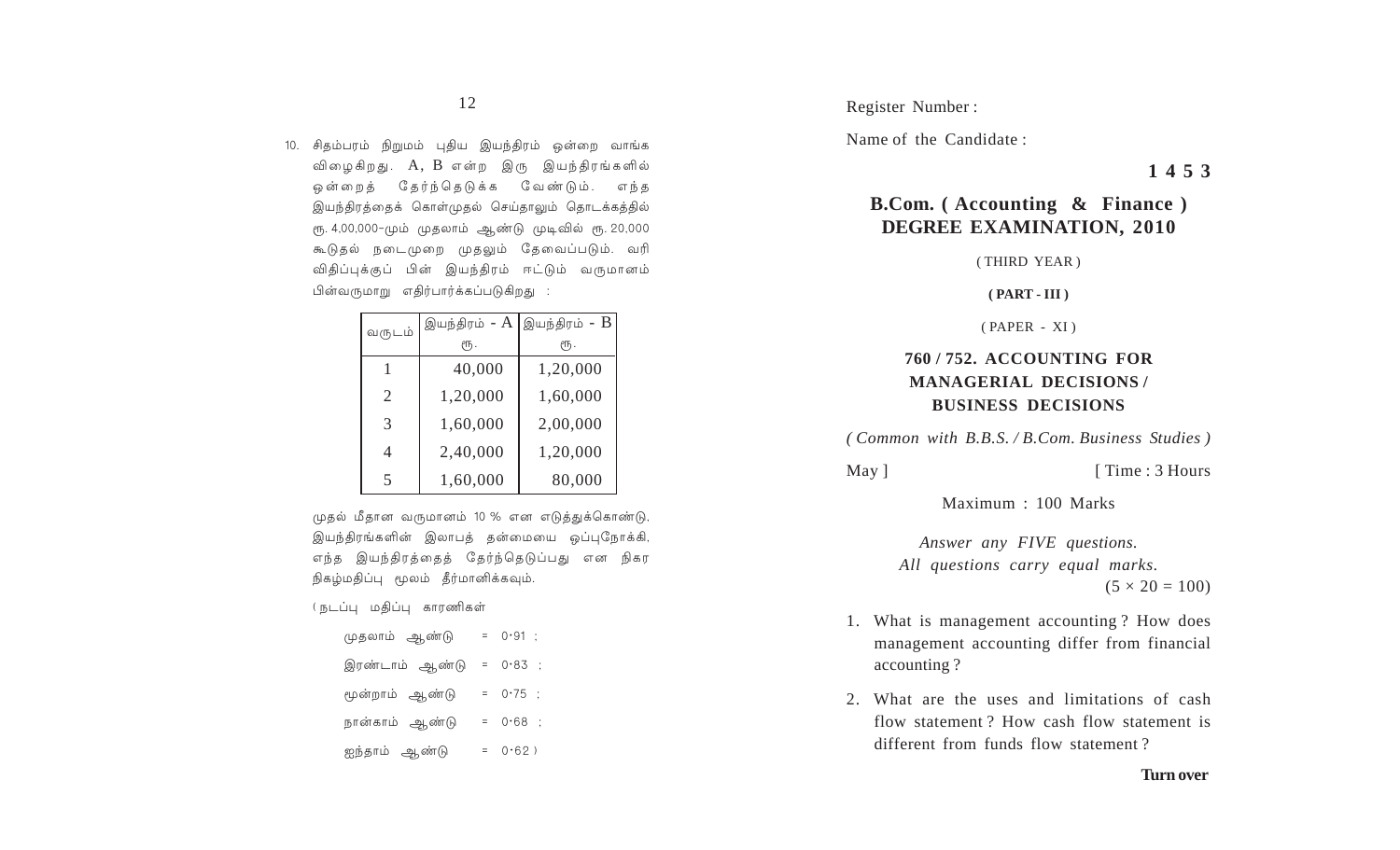- merits and demerits? 3. What is budgetary control ? What are its
- capital expenditure proposals. 4. Explain the various methods for evaluating
- $:600Z-E-E$ account of a concern for the year ending 5. Following is the trading and profit and loss

|          |                 |                         |                                                                                                                                                                                                                                                                    | . <sup>ລ</sup> ‡ເປທ[ເ^ <b>]</b>                      |
|----------|-----------------|-------------------------|--------------------------------------------------------------------------------------------------------------------------------------------------------------------------------------------------------------------------------------------------------------------|------------------------------------------------------|
| 2,00,000 |                 |                         | 000'90'7                                                                                                                                                                                                                                                           |                                                      |
|          |                 |                         | $000^{\circ}$ $\!\!$ $\!\!$ $\!\!$ $\!\!$ $\!\!$ $\!\!$ $\!\!$ $\!\!$ $\!\!$ $\!\!$ $\!\!$ $\!\!$ $\!\!$ $\!\!$ $\!\!$ $\!\!$ $\!\!$ $\!\!$ $\!\!$ $\!\!$ $\!\!$ $\!\!$ $\!\!$ $\!\!$ $\!\!$ $\!\!$ $\!\!$ $\!\!$ $\!\!$ $\!\!$ $\!\!$ $\!\!$ $\!\!$ $\!\!$ $\!\!$ | $\ddot{\phantom{0}}$<br>Net profit                   |
|          |                 |                         | 000'6                                                                                                                                                                                                                                                              | səsuədxə<br>$\lq$ $\lq$<br>Non-oberating             |
| 9,000    | juomisovni 10   |                         | $000^{\circ}$ ZI                                                                                                                                                                                                                                                   | exbeuses<br>$\lq$ 4<br>Selling                       |
|          | Profit on sale  | $\leftrightsquigarrow$  | $000^\circ10^\circ1$                                                                                                                                                                                                                                               | səsuədxə                                             |
| 2,00,000 | By Gross profit |                         |                                                                                                                                                                                                                                                                    | 9viistizinimbA oT                                    |
| 5,98,500 |                 |                         | 005'86'S                                                                                                                                                                                                                                                           |                                                      |
|          |                 |                         | $2,00,000$                                                                                                                                                                                                                                                         | $\leftrightsquigarrow$<br>Gross brotit               |
|          |                 |                         | 3,15,250                                                                                                                                                                                                                                                           | $\zeta$ $\zeta$<br>Purchases                         |
| 98,500   | Closing stock   | $\leqslant$ $\leqslant$ | $000^{\circ}$ L                                                                                                                                                                                                                                                    | $\leftrightsquigarrow$<br>$s$ ə $\delta$ e $\Lambda$ |
| 5,00,000 | By Sales        |                         | 0ST'9L                                                                                                                                                                                                                                                             | To Opening stock                                     |
| .e.s.    |                 |                         | .aA                                                                                                                                                                                                                                                                |                                                      |

 $\cdot$  מזרחומוב

oiter ifiory as and (a)

oith (d) Operating profit ratio.

(c) Operating ratio.

(b) Net profit ratio.

(அ) இலாப / விற்பனை அளவு.

| 000'97<br>000, 81 | 000'08'<br>$000'0$ <sup>+</sup> $z$ |     |
|-------------------|-------------------------------------|-----|
|                   |                                     |     |
| ாபால் இ           | மூற்படு                             | மைய |

ரையமலைத் பட்சு ம்பாலஇ 000,04 ரூ

இ) விற்பனை ரூ. 2,00,000 ஆக இருக்கும்-

்ஆ) இலாப நட்டமற்ற புள்ளி விற்பனை.

**Tavo** and

: கடுகெக்ஸைக

ை பாதுகாப்புப் பகுதி.

்பாகு இயபம்.

ு வையற் மு

: மலா்கெடுப்ாக

| ம் ஸ் ஸ் டை வ சூ ம் பி க் |                  | ம் க டு ஒ      |                 | ம் சே ் பழு நி     | ற ஃ<br>.6       |          |
|---------------------------|------------------|----------------|-----------------|--------------------|-----------------|----------|
| 0 <sub>S</sub> 1          |                  | $0\epsilon$    | 00 <sub>z</sub> |                    | 0S              |          |
| SL                        |                  | SI             | 0ZI             | 9                  | $0\overline{c}$ | Z        |
| 09                        | 9                | 0 <sup>I</sup> | 09              | E                  | $0\overline{c}$ | Y        |
| SI                        | £                | ς              | $0\overline{c}$ | 7                  | 0 <sup>I</sup>  | X        |
| $\cdot$ M                 | . ብን<br>மழை      |                | $\cdot$ M       | ∙⊕<br>மழை          |                 | மிபாடு வ |
| ப்சூன்பில்                | ம் சில தின்<br>ை | கண்ணெண்க       | ப்சூன்பில்      | அவு அவு<br>⊕       | கணைக்களைவ       |          |
|                           | துமையமானது       |                |                 | நிர்ணயிக்கப்பட்டது |                 |          |

ய்ம் மூலப்பொருள் உபயோக வேறுபாடு. முலப்பொருள் விலை வேறுபாடு.  $(\mathbf{II})$ 

ஆகியவற்றைக் கண்டுபிடிக்க :

ம் மூலப்பொருள் அடக்க வேறுபாடு.

புத்திடுரிக்கியாயில் நால்டுப்பப்கக்டுரக்டு க்ழூபீக் . 8

 $\prod$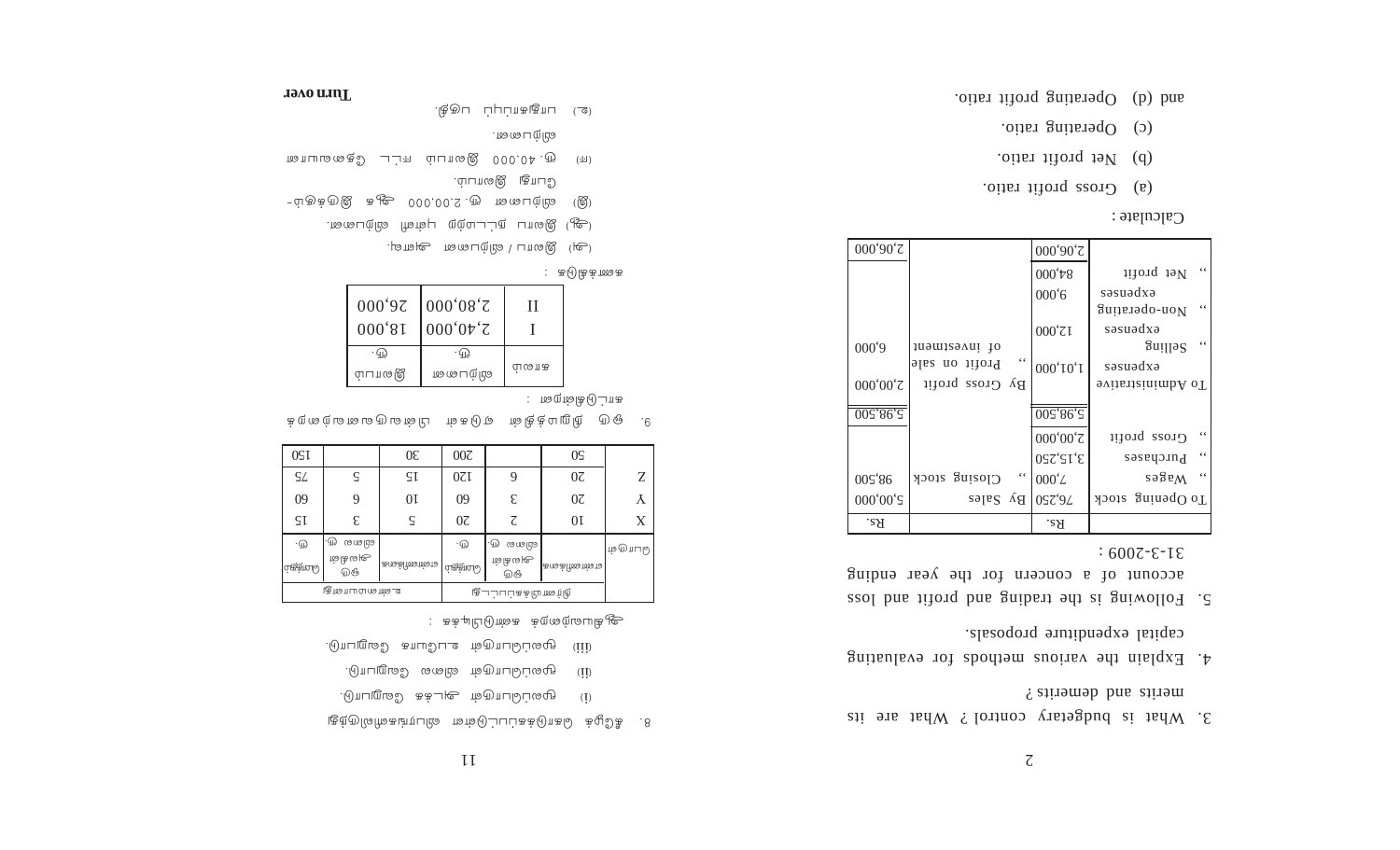| Liabilities             | 2007<br>Rs. | 2008<br>Rs.             | Assets                              | 2007<br>Rs. | 2008<br>Rs.           |
|-------------------------|-------------|-------------------------|-------------------------------------|-------------|-----------------------|
| Share capital           |             |                         | 2,50,000 3,75,000 Machinery         |             | $2,00,000$ 3,00,000   |
| Profit and loss account |             |                         | $1,25,000$   $1,50,000$   Buildings |             | $2,50,000$ $2,25,000$ |
| Reserve                 |             | 75,000 1,25,000 Debtors |                                     |             | $1,50,000$ 1,12,500   |
| Creditors               | 65,000      | 57,500 Stock            |                                     |             | 87,500 1,37,500       |
| Debentures              |             |                         | 2,50,000 1,87,500 Bills receivable  | 37,500      | 50,000                |
|                         |             |                         | $\operatorname{Cash}$               | 40,000      | 70,000                |
|                         |             | 7,65,000 8,95,000       |                                     |             | 7,65,000 8,95,000     |

| Rs. 25,000       |                           |
|------------------|---------------------------|
|                  |                           |
|                  |                           |
| and on Buildings |                           |
|                  |                           |
|                  |                           |
| Rs. 75,000       |                           |
|                  |                           |
| I                |                           |
| machinery        | $1$ paid - Rs. $62,500$ . |
| $\frac{1}{2}$    |                           |
|                  | vidend                    |

| $\frac{1}{2}$<br>ł                                                                                                                                                                                                                                                                                                                                                                                                                                                                                                                                                                   |
|--------------------------------------------------------------------------------------------------------------------------------------------------------------------------------------------------------------------------------------------------------------------------------------------------------------------------------------------------------------------------------------------------------------------------------------------------------------------------------------------------------------------------------------------------------------------------------------|
|                                                                                                                                                                                                                                                                                                                                                                                                                                                                                                                                                                                      |
| nnonomo o tundo                                                                                                                                                                                                                                                                                                                                                                                                                                                                                                                                                                      |
| Jid<br>Ì<br>I                                                                                                                                                                                                                                                                                                                                                                                                                                                                                                                                                                        |
| I                                                                                                                                                                                                                                                                                                                                                                                                                                                                                                                                                                                    |
|                                                                                                                                                                                                                                                                                                                                                                                                                                                                                                                                                                                      |
| $\frac{1}{2}$<br>Ĩ.<br>$\frac{1}{2}$<br>֧֧֧֧֧֧֧֧֢ׅ֛֧֧֧֚֚֚֚֚֚֚֚֚֚֚֚֚֚֚֚֚֚֚֚֚֚֚֚֚֚֚֚֚֚֚֚֚֚֘֝                                                                                                                                                                                                                                                                                                                                                                                                                                                                                           |
|                                                                                                                                                                                                                                                                                                                                                                                                                                                                                                                                                                                      |
|                                                                                                                                                                                                                                                                                                                                                                                                                                                                                                                                                                                      |
| ١<br>$\begin{minipage}{0.5\textwidth} \centering \begin{minipage}{0.5\textwidth} \centering \centering \end{minipage} \begin{minipage}{0.5\textwidth} \centering \centering \end{minipage} \begin{minipage}{0.5\textwidth} \centering \centering \end{minipage} \begin{minipage}{0.5\textwidth} \centering \centering \end{minipage} \begin{minipage}{0.5\textwidth} \centering \centering \end{minipage} \begin{minipage}{0.5\textwidth} \centering \centering \end{minipage} \begin{minipage}{0.5\textwidth} \centering \centering \end{minipage} \begin{minipage}{0.5\textwidth}$ |
|                                                                                                                                                                                                                                                                                                                                                                                                                                                                                                                                                                                      |
|                                                                                                                                                                                                                                                                                                                                                                                                                                                                                                                                                                                      |
| $5.775$ and $7.777$<br>Leon that<br>ļ                                                                                                                                                                                                                                                                                                                                                                                                                                                                                                                                                |
| )<br>Ć                                                                                                                                                                                                                                                                                                                                                                                                                                                                                                                                                                               |

| திட்டமிடப்பட்ட செலவுகள் பின்வருமாறு :                                       |                       |
|-----------------------------------------------------------------------------|-----------------------|
|                                                                             | அலகு ஒன்றிற்கு<br>ரூ. |
| நேரடி மூலப்பொருள்                                                           | 80                    |
| நேரடிக் கூலி                                                                | 50                    |
| மாறும் மேற்செலவுகள்                                                         | 30                    |
| நிலையான மேற்செலவுக <mark>ள்</mark><br>$(q\bar{r}_5. 1, 50, 000)$            | 15                    |
| மாறும் செலவுகள் (நேரடி)                                                     | 5                     |
| விற்பனைச் செலவுகள்<br>(10 % நிலையானது)                                      | 20                    |
| நிர்வாகச் செலவுகள்<br>(ரூ. 50,000 அனைத்து<br>நிலை உற்பத்திக்கும் நிலையானது) | 10                    |
| விநியோக செலவுகள்<br>(20 % நிலையானது)                                        | 10                    |
|                                                                             | 220                   |

5,000 மற்றும், 7,000 அலகுகள் உற்பத்திக்கான நெகிழ்வுத் திட்டப் பட்டியலைத் தயாரிக்கவும்.

10

7. 10,000 மின்சார தேய்ப்புக் கருவிகள் உற்பத்திக்காக

3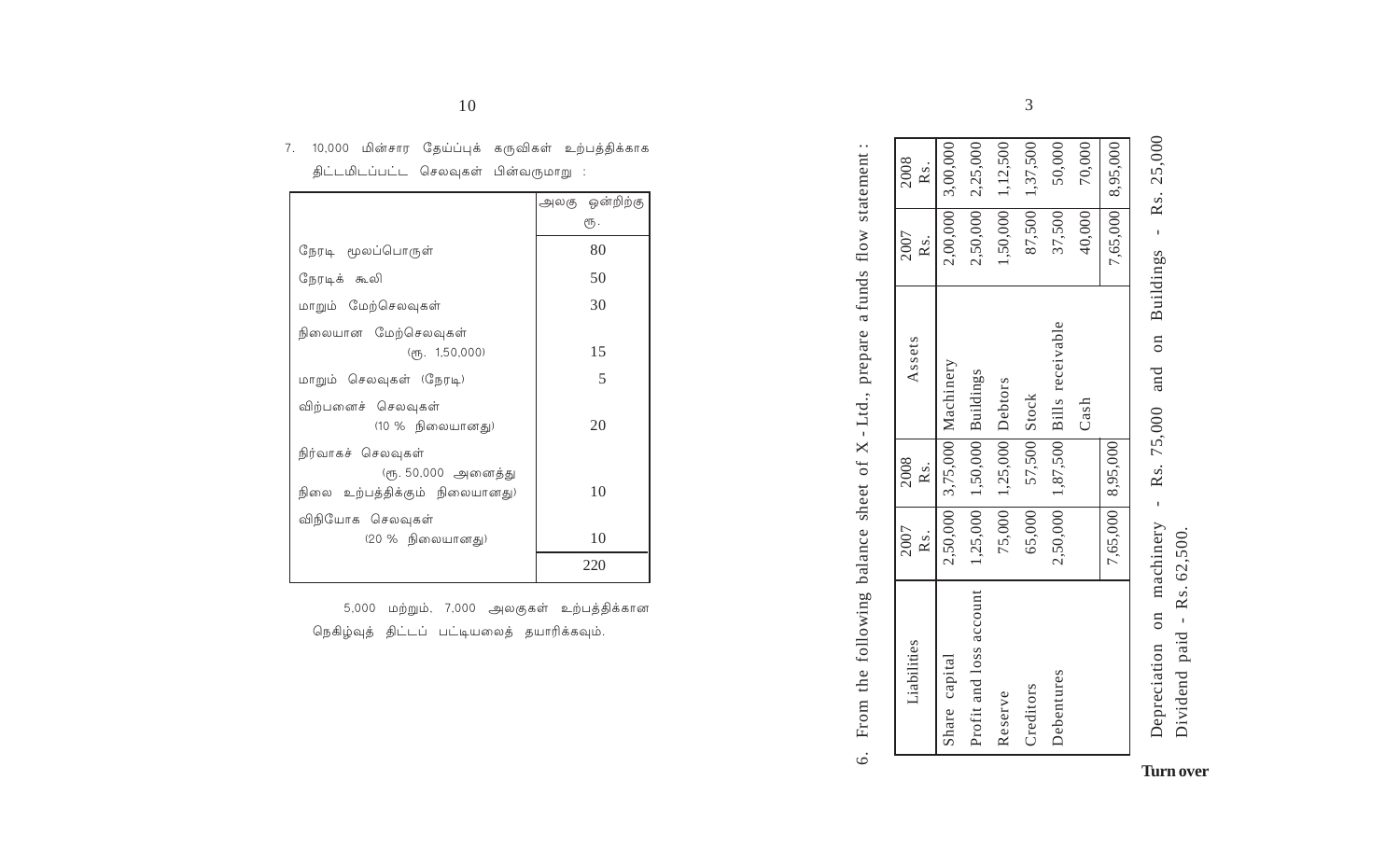$\ensuremath{\mathcal{V}}$ 

: səsuədxə boxes, the following are the budgeted 7. For the production of 10,000 electric iron

| 077           |                                                                               |
|---------------|-------------------------------------------------------------------------------|
| 0 I           | $(\text{pay} \ \ \% \ 07)$<br>Distribution expenses                           |
| 0 I           | levels of production)<br>lla rot bigir 000,07 .aA)<br>Administrative expenses |
| 07            | Selling expenses (10 % fixed)                                                 |
| $\varsigma$   | Variable expenses (Direct)                                                    |
| $\mathsf{S}1$ | Fixed overheads (Rs. 1,50,000)                                                |
| $0\epsilon$   | Variable overheads                                                            |
| 0S            | Direct labour                                                                 |
| 08            | Direct material                                                               |
| 'S`H          |                                                                               |
| $1$ inU $1$   |                                                                               |
|               |                                                                               |

siinu budget for production of 5,000 and 7,000 You are required to prepare a flexible

பாவி **BILLIL** கடனீந்தோர் பங்குமுதல் ।<br>ज ந்தக்பப்டு ப்த்திரம்  $\frac{d}{d}$ ்டி கணக்கு நேப்பானம் 7,65,000 2,50,000 1,25,000 2,50,000  $\frac{2007}{\text{Rs.}}$ 65,000 75,000 8,95,000 3,75,000  $1,87,500$  $1,50,000$ 1,25,000 57,500  $\frac{2008}{\text{Rs}}$  $CD - 75,000$ . ம்ரத்திரம்  $\frac{1}{\sqrt{2}}$ வரவுக்குரிய மாற்றுச் சீட்டு சரக்கிருப்பு கடனாளிகள் ரொக்கம் சொத்துக்கள் 7,65,000 2,00,000 1,50,000 2,50,000  $\frac{2007}{\text{Rs.}}$ 37,500 87,500 40,000 8,95,000 3,00,000 1,37,500 1,12,500 2,25,000 50,000 70,000  $\frac{2008}{\text{Rs.}}$ 

6

 $\rm \odot$ 

கீழ்க்கண்ட

திருப்புநிலைக்

தற்ப்புகளிலிருந்து

தி

**BLDFLL** 

அறிக்கையைத் தயாரிக்கவும்

இயந்திரத்தின் டு<br>இ

கட்டிடத்தின் தி ந்ப்பானம்  $\bar{1}$ 

பங்காதாயம் சொடுத்தது  $\pm$ CD. 62,500.

**Javo mull**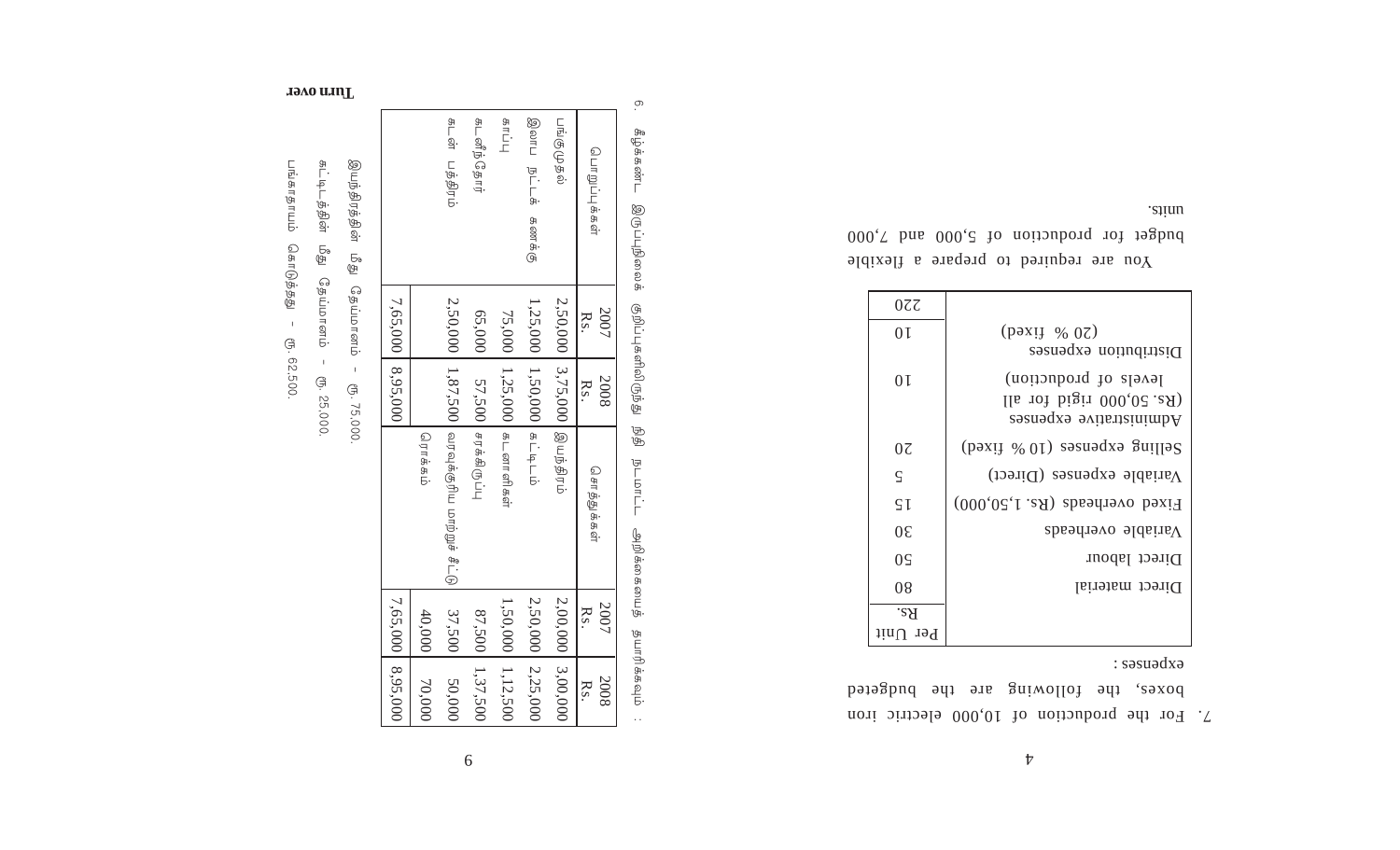- 4. மூலதனச் செலவுத் திட்டங்களை மதிப்பீடு செய்யும் பல்வேறு முறைகளை விவரி.
- 5. 31-3-2009 உடன் முடிவடைந்த ஆண்டிற்கான ஒரு நிறுவனத்தின் வியாபார இலாபநட்டக் கணக்குகள் பின்வருமாறு :

|                    | ரூ.      |                      | ரூ.      |
|--------------------|----------|----------------------|----------|
| ஆரம்ப சரக்கிருப்பு | 76,250   | விற்பனை              | 5,00,000 |
| கொள்முதல்          | 3,15,250 | இறுதிச் சரக்கிருப்பு | 98,500   |
| கூ லி              | 7,000    |                      |          |
| மொத்த இலாபம்       | 2,00,000 |                      |          |
|                    | 5,98,500 |                      | 5,98,500 |
| நிர்வாகச்          |          | மொத்த இலாபம்         | 2,00,000 |
| செலவுகள்           | 1,01,000 | முதலீடுகள்           |          |
| விற்பனைச்          |          | விற்றதில் இலாபம்     | 6,000    |
| செலவுகள்           | 12,000   |                      |          |
| செயல்பாடு அல்லாத   |          |                      |          |
| செலவுகள்           | 9,000    |                      |          |
| இலாபம்<br>நிகர     | 84,000   |                      |          |
|                    | 2,06,000 |                      | 2,06,000 |

- (அ) மொத்த இலாப விகிதம்.
- (ஆ) நிகர இலாப விகிதம்.
- (இ) செயல்பாட்டு விகிதம்.
- (ஈ) செயல்பாட்டு இலாப விகிதம்.
- ஆகியவற்றைக் கணக்கிடுக.
- 8. From the following information, compute
	- (i) Material cost variance.
	- (ii) Material price variance.
	- (iii) Material usage variance.

|              |          | Standard             |              | Actual   |                      |              |
|--------------|----------|----------------------|--------------|----------|----------------------|--------------|
|              | Quantity | Unit<br>price<br>Rs. | Total<br>Rs. | Quantity | Unit<br>price<br>Rs. | Total<br>Rs. |
| Material - X | 10       | 2                    | 20           | 5        | 3                    | 15           |
| Material - Y | 20       | 3                    | 60           | 10       | 6                    | 60           |
| Material - Z | 20       | 6                    | 120          | 15       | 5                    | 75           |
|              | 50       |                      | 200          | 30       |                      | 150          |

9. The records of a company show the following :

| Period | Sales<br>$\operatorname{Rs.}$ | Profit<br>Rs. |
|--------|-------------------------------|---------------|
|        | 2,40,000                      | 18,000        |
| Н      | 2,80,000                      | 26,000        |

- Find out :
	- (i) P/V ratio.
	- (ii) Break even point.

### **Turn over**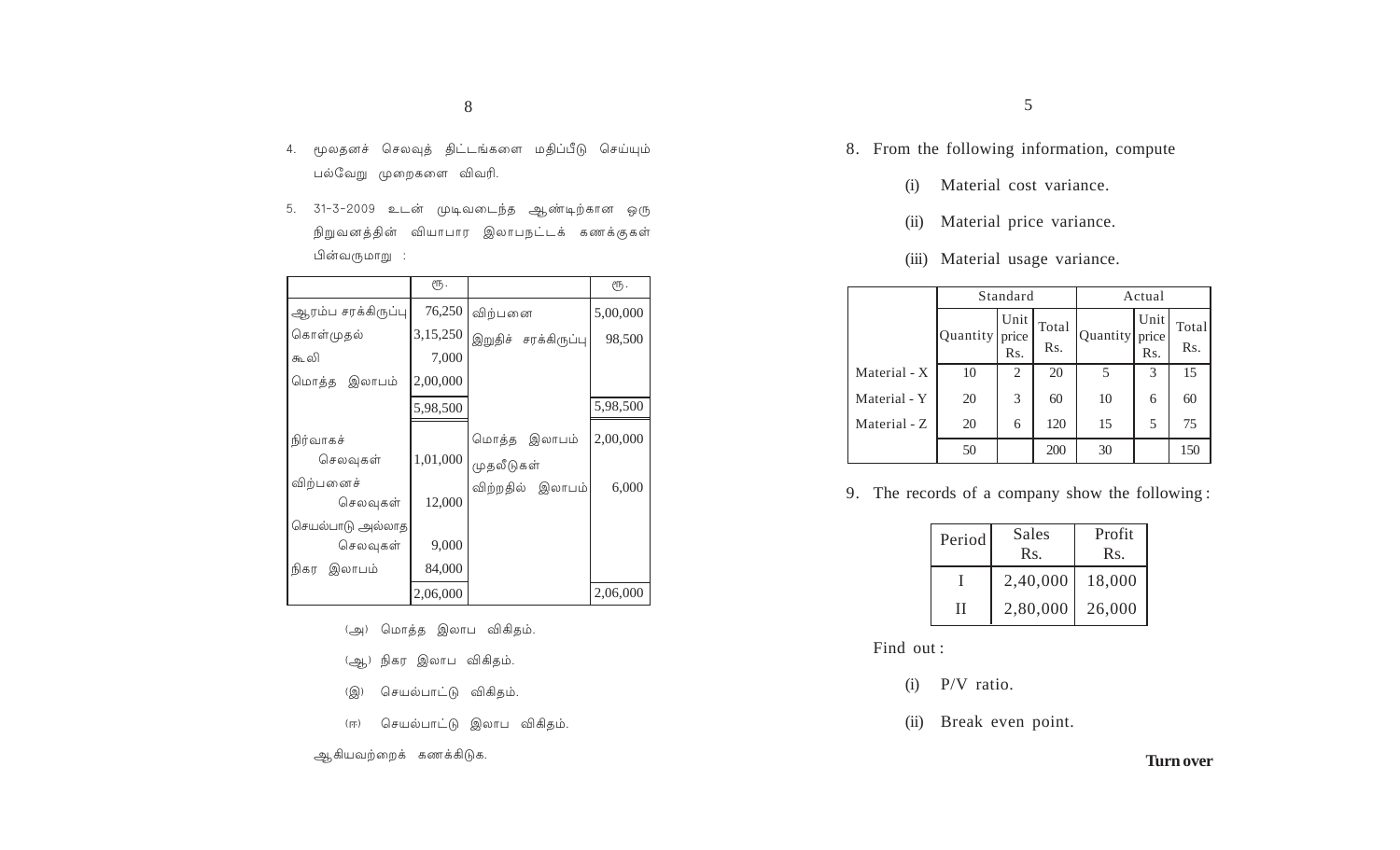6

 $P_{\text{F}}(m)$  Profit when sales are Rs. 2,00,000.

- Sales required to earn a profit of (iv)  $R_s$ . 40,000.
- (v) Margin of safety.

10. Chidambaram Ltd. is considering the purchases of a new machine. Two alternative machines  $\delta$ uived use been suggested, each having an initial cost of Rs.  $4,00,000$  and requiring Rs. 20,000 as additional working capital at the end of first year. Earnings after taxation are expected to be as follows :

| 000,08      | 000'09'1      | C    |
|-------------|---------------|------|
| 000'07'1    | $000'0 \nu^2$ | tz   |
| 000,00,00   | 000'09'1      | £.   |
| 000'09'1    | 000'07'1      | 7.   |
| 000'07'I    | 000,01        |      |
| .sЯ         | .sЯ           |      |
| Масһіле - В | $M$ achine -  | Year |

The company has target return on capital of 10 %. On this basis of the company which alternative you consider financially preferable under net present value method.

: rotaf  $V$   $\mathbf{P}$  $181 \div 16.0 = 189$  is 1  $2\pi$  is equal to  $2\pi$  $\div$  2 $\div$  3 $\div$  3 $\div$  $\therefore$  89.0 =  $\text{new}$  dip  $(29.0)$  =  $\pi$ s  $\frac{10}{2}$ 

### ்பகக்πழும் கு

L

் மிக்க்ரிவடமில் குக்ளுக்கானில் **டிந்த** வ்ளுக்கி ் **முனத்து** அவாக்களுக்கும் **சம** மதிப்பெண்களு.  $(00I = 0Z \times S)$ 

- ? என். பெல் ம்பெரிக்காகை க்புகையை பெலி . 1 ் கேள்ளைக் கணக்கியல் நிதிறைக் கணக்கிலிருந்து எவ்வாறு வேறுபடுகிறது ?
- 2. மெற்க்க ஓட்ட அறிக்கையின் பயன்பாடுகள் மற்றும், குறைபாடுகள் யாலை ? ரொக்க ஓட்ட அறிக்கை எவ்வாறு ந்தி &ட்ட அறிக்கையிலிருந்து வேறுபடுகிறது ?
- ி்க் தெட்டக் கட்டுப்பாடு என்றால் என்ன ? அதன் நன்மைகள், குறைபாடுகள் யாவை ?